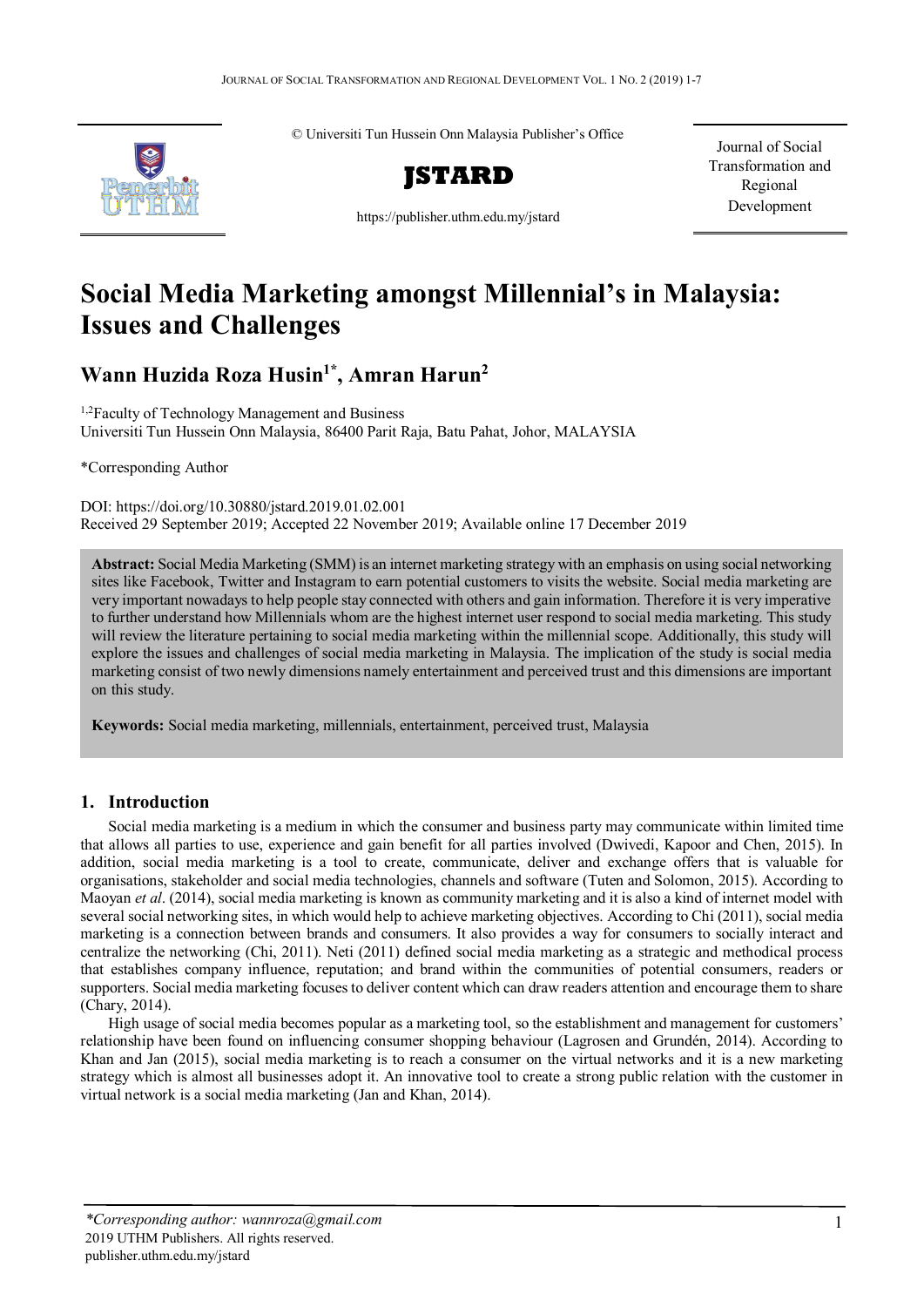#### **2. Social Media Marketing in Malaysia**

According to Wok and Mohamed (2017), internet was first introduced to the Malaysian public in 1995 and numerous planned steps have been taken to speed up its diffusion among the public. Additionally, the introduction of broadband in 2007 further preserved the internet as an important component of Malaysian life. Better and ahead internet access has facilitated the growth in e-commerce and online businesses. It has also let Malaysians to obtain more from the internet, especially in the form of faster streaming of media content. Hence, Malaysians have become more dependent on the internet for daily activities such as the daily news, paying bills, or simply communication with family and friends. The accessibility of individual media and social networking sites allows Malaysians to not only obtain information or manage dealings but also to make and add ideas, information, and life stories.

Millennials in Malaysia are the largest group who use social media marketing for daily activities purpose. Based on the Department of Statistics Malaysia 2017, the current population estimates millennials in Malaysia for those who are age 20 until 39 is 11,679,000 [\(http://www.dosm.gov.my\)](http://www.dosm.gov.my/). The percentage distribution of internet users for the age group of 20 to 34 in Malaysia is 53.6 percent which is the highest compared to other age groups. Therefore, the age group of 20 to 24 is the highest internet users in Malaysia according to Internet Users Survey 2017 by the Ministry of Communication and Multimedia. Additionally, based on Internet Survey 2018, the top five social networking users in Malaysia are Facebook (97.3%), Instagram (57.0%), YouTube (48.3%), Google+ (31.3%) and Twitter (23.8%) [\(http://www.mcmc.gov.my\)](http://www.mcmc.gov.my/). According to Bernama (2019), Malaysia ranks top five globally and highest in Southeast Asia for in mobile social media penetration. Thus, based on this statistics, it can be concluded that examining millennial's purchase behaviour, issues and challenges towards social media is deemed an important subject that can be explored. The following section will discuss in detail about issues and challenges in social media marketing amongst millennials in Malaysia.

#### **3. Issues and Challenges of Social Media Marketing**

Social media marketing is important nowadays especially to millennials because they can gain any knowledge and information through any types of devices like smartphone, desktop, tablet and laptop at any time and any places. Besides that, millennials can stay connected with family and friends around the world. Additionally, social media marketing also help marketers to distribute and spread advertisement directly to millennials. Marketers also can have two way communications with consumers regarding the product or services problems, suggestion and recommendations. In other words, marketers purposely know what categories of products or services millennials loves to explore. This study will discuss issues and challenges of social media marketing amongst millennials in Malaysia which are millennial's purchase behaviour, online communities, entertainment and perceived trust. The following section explains each of these issues and challenges of social media marketing amongst Malaysia millennials.

#### **3.1 Issues and Challenges of Millennial's Purchase Behaviour**

The first issue and challenges of Malaysian social media marketing is millennials purchase behaviour. According to Hawkins, Mothersbaugh and Mookerjee (2010), purchasing a product in regularity is called purchase behaviour. Consumer purchase behaviour can be defined as repeated purchase behaviour or repeated patronage by loyal customers with favourable attitudes (Kong, 2006). Purchase behaviour is more towards a long term purchase and purchase intention as a near term whereby it is seen as a swift purchase (Newberry, Klemz and Boshoff, 2003). According to Sun, Wei, Lu, and Pan (2017), consumer purchase behaviour helps to understand the influential factors on purchase decision and recognise what and why customers make a purchase. In addition, firms can also figure out customers' reactions and responses towards their marketing strategies.

Katta and Patro (2016), online shopping behaviour is individual's overall perception and evaluation of the product or service during online shopping which could in a positive or negative feedback. The advancements of the internet have changed online purchase behaviour as a result of the changing dynamics that surround it (Roy, Datta and Mukherjee, 2018). Rahman and Mannan (2018) mentioned that online purchase behaviour can be developed through the innovative use of web technologies and online brand familiarity which are currently growing at a rapid pace and eclipsing traditional buying processes. Additionally, this phenomenon has caused the rapid market entry of numerous online sellers.

Malaysian millennial's purchase behaviour received more information through the internet and they could chat with others about their personal opinions, stories and perceptions in social media marketing. They expect to learn more about the products, services or brands in social media marketing. Besides that, the advanced of technology help Malaysian millennials use social media marketing platform to explore and widen their interactions. Therefore, Malaysian millennial's purchasing behaviour is important to be studied and is anticipated to be influenced by issues and challenges of social media marketing such as online communities, entertainment and perceived trust.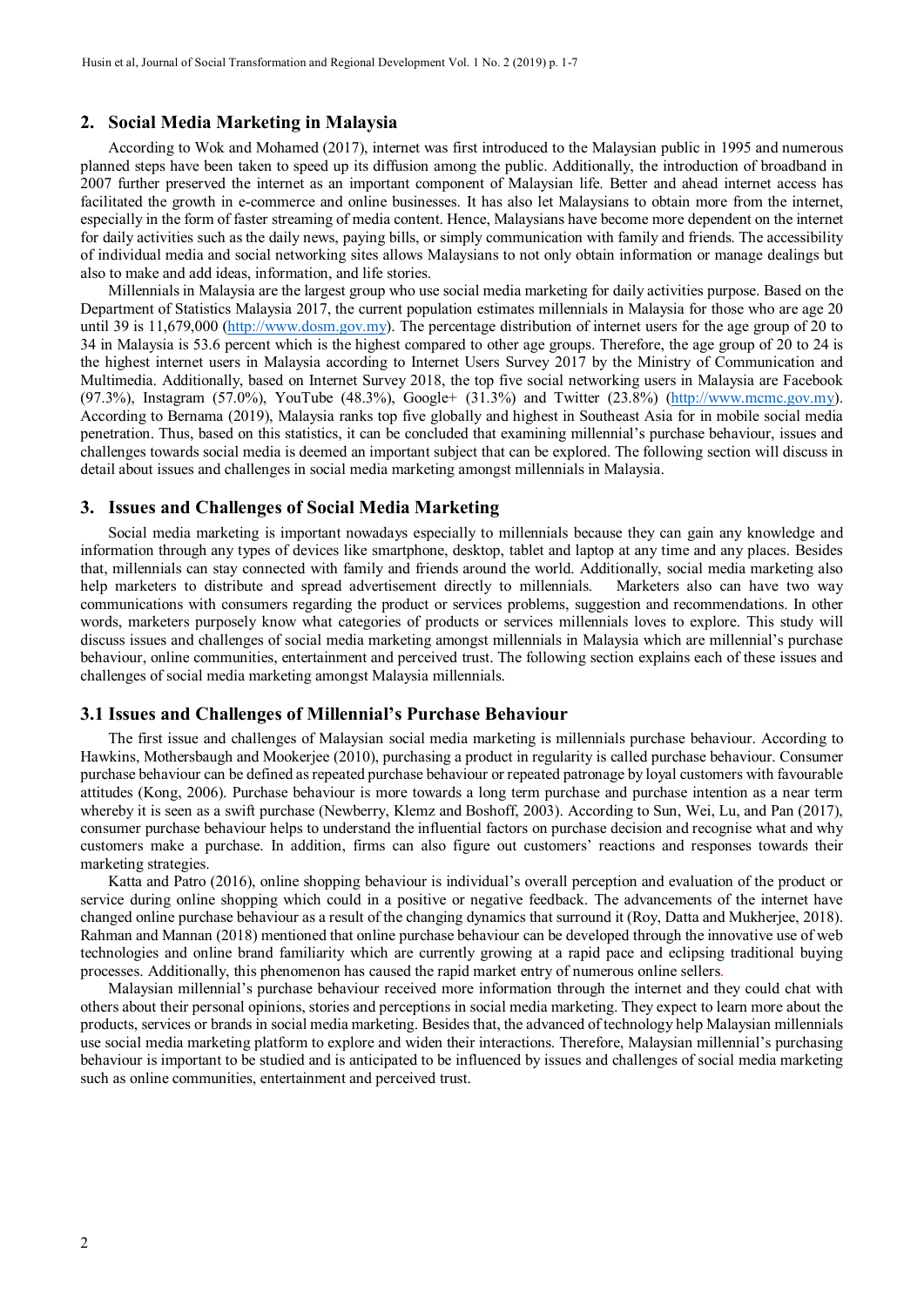### **4. Issues and Challenges of Social Media Marketing**

Social media marketing is important nowadays especially to millennials because they can gain any knowledge and information through any types of devices like smartphone, desktop, tablet and laptop at any time and any places. Besides that, millennials can stay connected with family and friends around the world. Additionally, social media marketing also help marketers to distribute and spread advertisement directly to millennials. Marketers also can have two way communications with consumers regarding the product or services problems, suggestion and recommendations. In other words, marketers purposely know what categories of products or services millennials loves to explore. This study will discuss issues and challenges of social media marketing amongst millennials in Malaysia which are millennial's purchase behaviour, online communities, entertainment and perceived trust. The following section explains each of these issues and challenges of social media marketing amongst Malaysia millennials.

#### **4.1 Issues and Challenges of Millennial's Purchase Behaviour**

The first issue and challenges of Malaysian social media marketing is millennials purchase behaviour. According to Hawkins, Mothersbaugh and Mookerjee (2010), purchasing a product in regularity is called purchase behaviour. Consumer purchase behaviour can be defined as repeated purchase behaviour or repeated patronage by loyal customers with favourable attitudes (Kong, 2006). Purchase behaviour is more towards a long term purchase and purchase intention as a near term whereby it is seen as a swift purchase (Newberry, Klemz and Boshoff, 2003). According to Sun, Wei, Lu, and Pan (2017), consumer purchase behaviour helps to understand the influential factors on purchase decision and recognise what and why customers make a purchase. In addition, firms can also figure out customers' reactions and responses towards their marketing strategies.

Katta and Patro (2016), online shopping behaviour is individual's overall perception and evaluation of the product or service during online shopping which could in a positive or negative feedback. The advancements of the internet have changed online purchase behaviour as a result of the changing dynamics that surround it (Roy, Datta and Mukherjee, 2018). Rahman and Mannan (2018) mentioned that online purchase behaviour can be developed through the innovative use of web technologies and online brand familiarity which are currently growing at a rapid pace and eclipsing traditional buying processes. Additionally, this phenomenon has caused the rapid market entry of numerous online sellers.

Malaysian millennial's purchase behaviour received more information through the internet and they could chat with others about their personal opinions, stories and perceptions in social media marketing. They expect to learn more about the products, services or brands in social media marketing. Besides that, the advanced of technology help Malaysian millennials use social media marketing platform to explore and widen their interactions. Therefore, Malaysian millennial's purchasing behaviour is important to be studied and is anticipated to be influenced by issues and challenges of social media marketing such as online communities, entertainment and perceived trust.

## **4.2 Issues and Challenges of Online Communities**

The second issue and challenges of social media marketing among millennials in Malaysia is online communities. Online communities are known as forums, which are formed for a certain reason, for example product information (Pitta and Flower, 2005). Additionally, consumers can publish their opinions considering their satisfaction with a specific product after the consumption of said product. The bond among online communities and purchasing behavior contain online forums and owning good affiliation with purchaser to understand customers' purchasing behavior (Hong and Kim, 2012). Consumers stay informed on the expansion of certain brands and products via online communities (Bilal, Ahmed, & Shahzad, 2014).

Social media is a trending initiative in Malaysia which acts as a one-stop centre for people from all over the world to connect with one another through visuals and words (Kushairi, 2017). In other words, social media allows individuals to share their expressions via virtual communities such as Facebook, Twitter and Instagram. Besides that, social media is addictive enough where people tend to spend more time on these platforms (Kushairi, 2017). Currently, due to demanding usage of internet in Malaysia, millennials starts to spend more of their time in social media and this also affects their buying behaviour. Millennials, regardless of their locations; either in urban or sub-urban are both heavy users of social media. According to Mahadi *et al.* (2016) said millennials is too dependent and they are easily influenced by technology, internet and social media. Nowadays millennials prefers online shopping because of its' convenience, save times, cost and more discounts from websites. In addition, online shopping is more convenient because the items purchased could be delivered at any customers' places (Bernama, 2016). Millennials can use various types of device such as smartphone, tablet, laptop and desktop to connect with social media marketing platform. Therefore, online communities is perceived to be an important issues in social media marketing which this factor is said to have an influence on Malaysian millennial's purchasing behaviour.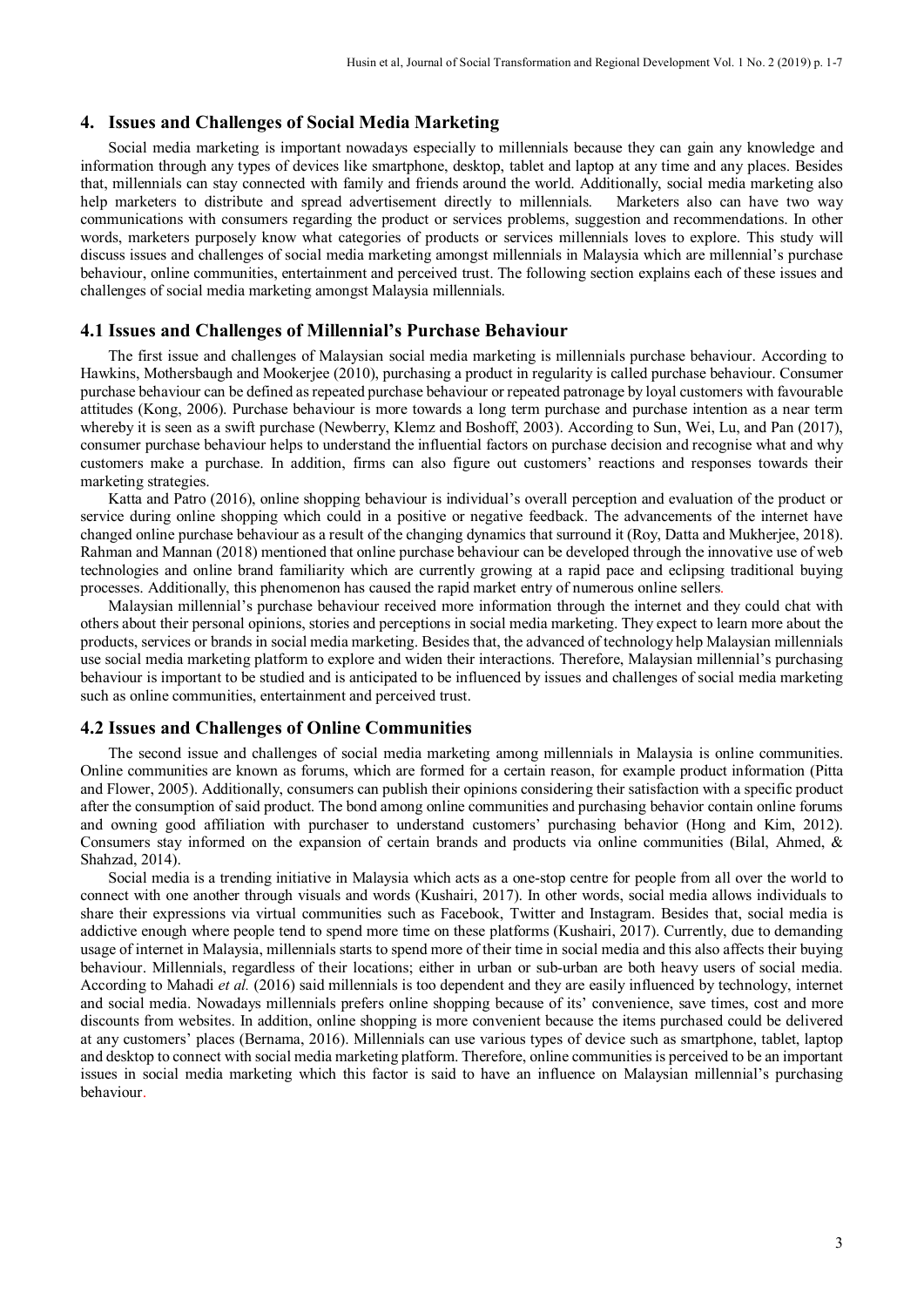#### **4.3 Issues and Challenges of Entertainment**

The third issues and challenges of social media marketing is social media entertainment. Entertainment is the capacity to fulfil individual needs for escapism, diversion, aesthetic enjoyment or emotional enjoyment (Harshini, 2015). According to Kujur and Singh (2017), online consumers involve with the brand when there is an entertaining content on the brand post and buzz between a consumer which in turn helps in looking for brand awareness, image building and leverage. This study had used entertainment as a dimension of social media marketing that was proposed by Karman (2015).

Kim and Ko (2010) found that entertainment had a positive influence on purchase intention in the context of luxury brands. Kim and Ko (2010) mentioned that the activities provided in the social media marketing should be entertaining for example building relationship with others, providing customer service, free entertainment contents and obtained genuine information on personal attention.

In Malaysia, millennials characteristics where they can be described as more trendy, youngster and technology savvy group. Entertainment value influenced millennials purchase behaviour because of the environment and performance of the social media marketing were very interesting and enjoyable. The design of social media marketing attracted millennials to access and use it. Additionally, the entertainment values can help millennials purchasing decisions because it could change millennials mood and perceptions while using social media marketing.

One of the issues of entertainment in social media marketing amongst millennial is entertainment which the millennial are more attracted with the online content which is full of entertainment in social media marketing like online games, attracted to the song during surfing the internet and attracted to the visual of the websites on the social media marketing. Therefore, entertainment is perceived as important factor and considered to be a new dimension in social media marketing. In addition, this factor is said to have an influence on Malaysian millennial's purchasing behaviour.

## **4.4 Issues and Challenges of Perceived Trust**

The fourth issues and challenges of social media marketing amongst Malaysian millennials is perceived trust. Online trust is regarded as customers developing positive imitations of e-commerce sites from the internet background (Urban *et al*., 2009). Trust in online shopping context as a consumer's willingness to depend on the seller and take action in conditions where such action makes the consumer susceptible to the seller (Jarvenpaa and Tractinsky, 1999). In electronic commerce, trust plays an important part when a customer makes purchases, since a purchase choice has to be made in the face of doubt, (Hong, 2015). Trust is the greatest important factor in the connection between buyer and seller especially in e-commerce (Sonja and Edwald, 2003).

The study from Razak *et al*. (2014) found a significant relationship between online trust and repurchase intention. The findings also were supported by Shah Alam *et al*. (2008) there is a significant relationship between trust and online shopping. In addition, Shah Alam *et al*. (2008) claimed that trust is a fundamental in adding value of experience in online shopping and build up a relationship. Besides that, Salem *et al*. (2017) found that trust is directly and positively related to repurchase intention. Previous study from Hajli et al. (2017) in the context of social networking sites, they found a positive relationship between trust and purchase intention.

In Malaysia context, millennials has placed trust as a vital aspect in terms of purchasing products through social media marketing. A positive feedback from existing and loyal consumer provided solid trust to millennials. Additionally, marketers should grab opportunity to maintain a long term relationship with millennials and provide genuine information regarding the products or services offered. Millennials trusted the procedure of online shopping through social media marketing such as payment transaction and shipping process. Besides that, millennials expected that the items to be delivered on the expected time, received the exact same items ordered in a good conditions and well packaging.

Therefore, based on the issues that have been discussed earlier, this study proposes that social media marketing should consists of three dimensions of social media marketing namely online communities, entertainment and perceived trust. This proposition is in line with Karman (2015) whom proposed that entertainment is a new dimension of social media marketing, thus entertainment is valued important in this study. Besides that, perceived trust was proposed by Muda *et al*. (2016) and the study found that perceived trust has the strongest significant relationship with purchase intention. In Malaysia context, it is anticipated that millennials purchasing behaviour will be affected by entertainment and perceived trust value. This is because entertainment value brings a positive feedback to millennials purchase behaviour since they will feel the joy by using social media marketing. Moreover, it seems that millennials will put a trust towards online sellers from social media marketing. Perceived trust existed between millennials and marketers when they have a positive feedback on the procedure of online purchasing such as information details of the products or services, payment and shipping process.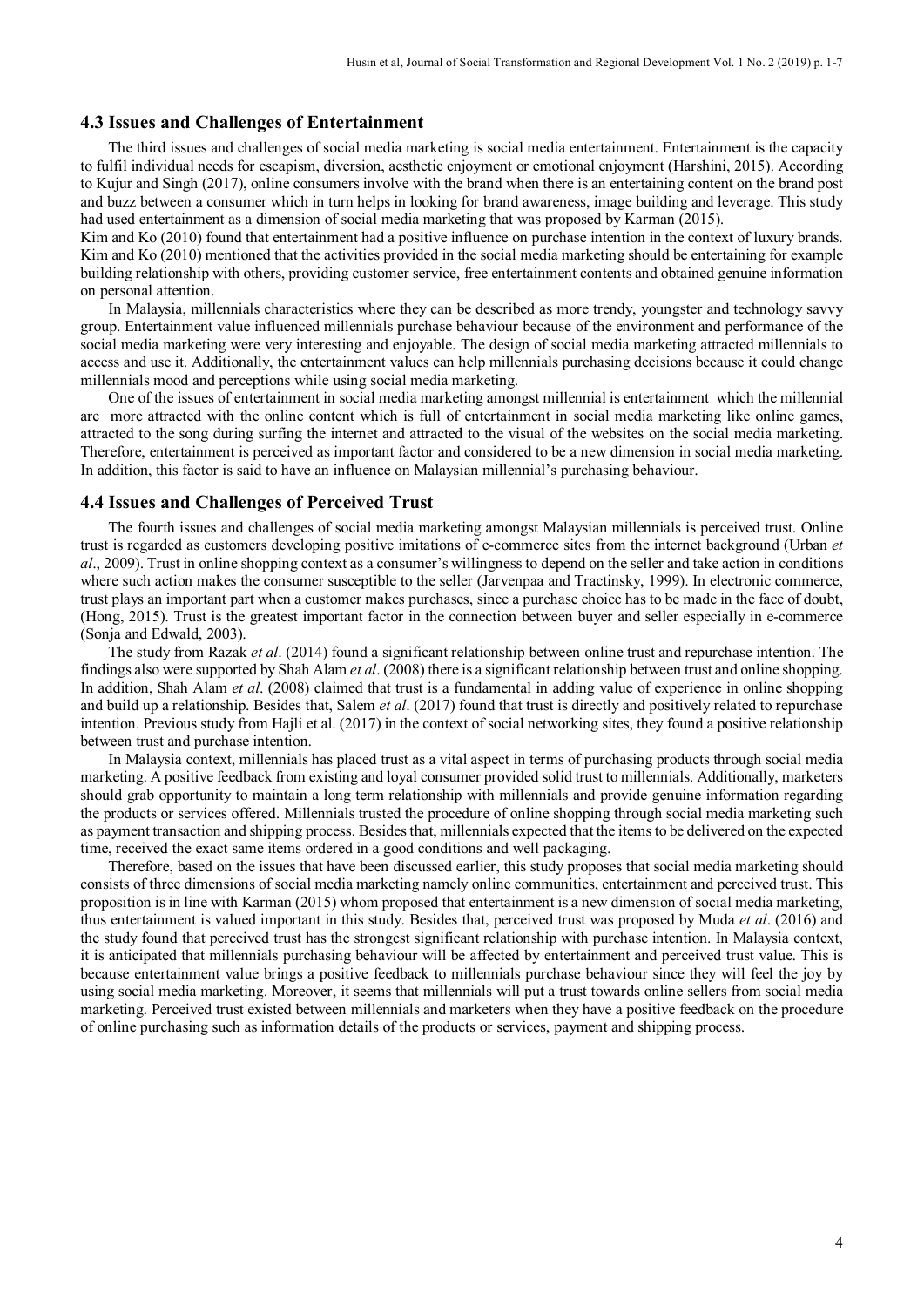Thus, it is proposed that to study the influence of social media marketing on purchase behaviour among the millennial's, the following framework is proposed:



**Fig. 1 - Theoretical Framework**

## **5. Conclusion**

Social media marketing nowadays are very important to millennial to stay connected with family and friends and also to gain all information and knowledge regarding the products or service offered. Millennials in Malaysia used social media marketing because of easiest way for them to search specific products they wants to know. In other words, Malaysian millennials preferred purchasing through online websites because the items could be delivered directly to their place and also could cut cost and their time rather than visiting a physical store. Besides that, millennials enjoyed online purchasing because online websites provide several of benefits like promotional code, free delivery, extra and redemption points. This study consists of four issues and challenges of social media marketing which are millennials purchase behaviour, online communities, entertainment and perceived trust. This study recommends adding entertainment and perceived trust value into social media marketing dimensions. The entertainment is a new dimension of social media marketing since it was important and a few researchers must look on it. Entertainment values in social media marketing help millennials on purchasing decisions because the environment on social media marketing can change their mood and perception while surfing on the internet. The characteristics of Millennials are more up to date, trendy and youngster. Perceived trust was one of the main contributions in this study and millennials has placed trust as a vital aspect especially for the purchasing process. It was developed by marketers to maintain their long term relationship with millennials. Marketers also should provide a good and genuine content; the design of the websites should be interesting and attracting on social media marketing.

## **Acknowledgement**

The authors sincerely acknowledge Universiti Tun Hussein Onn Malaysia for their support.

## **References**

- Bernama (2016). *Malaysias Gen Y drawn to online shopping* | Astro Awani. [online] English.astroawani.com. Available at: <http://english.astroawani.com/lifestyle/malaysias-gen-y-drawn-online-shopping-109862> [Accessed 20 May 2017].
- Bernama (2019). *Malaysia ranks top 5 globally in mobile social media penetration, highest in region*. [online] NST Online. Available at: [https://www.nst.com.my/lifestyle/bots/2019/01/456119/malaysia-ranks-top-5-globally-mobile-social](https://www.nst.com.my/lifestyle/bots/2019/01/456119/malaysia-ranks-top-5-globally-mobile-social-media-penetration-highest)[media-penetration-highest](https://www.nst.com.my/lifestyle/bots/2019/01/456119/malaysia-ranks-top-5-globally-mobile-social-media-penetration-highest) [Accessed 28 Sep. 2019].
- Bilal, G., Ahmed, M.A., & Shehzad, M.N. (2014). Role of social media and social networks in consumer decision making: A case of the garment sector. *International Journal of Multidisciplinary Sciences and Engineering*, 5(3), 1-9.
- Chary, S. R. K. (2014). Social Media Marketing-The Paradigm Shift in International Marketing. *IOSR Journal of Business and Management (IOSR-JBM)*, *16*(9), 11–13. Retrieved from [http://www.iosrjournals.org/iosr-jbm/papers/Vol16](http://www.iosrjournals.org/iosr-jbm/papers/Vol16-issue9/Version-2/B016921113.pdf) [issue9/Version-2/B016921113.pdf](http://www.iosrjournals.org/iosr-jbm/papers/Vol16-issue9/Version-2/B016921113.pdf)
- Chi, Hsu-Hsien. (2011). Interactive Digital Advertising VS. Virtual Brand Community: Exploratory Study of User Motivation and Social Media Marketing Responses in Taiwan. *Journal of Interactive Advertising.* 12, 44-61.
- Dosm.gov.my. (2017). *Department of Statistics Malaysia Official Portal*. [online] Retrieved from: [https://www.dosm.gov.my](https://www.dosm.gov.my/) [Accessed 5 Dec. 2017].
- Dwivedi, Y.K., Kapoor, K.K., Chen, H. (2015). Social media marketing and advertising. The *Marketing Review*. 15(3), 289–309.
- Harshini, C. S. (2015). Influence of Social Media Ads On Consumer' s Purchase Intention. *International Journal of Current Engineering and Scientific Research*, *2*(10), 110–115.
- Hajli, N., Sims, J., Zadeh, A. H., & Richard, M.-O. (2017). A social commerce investigation of the role of trust in a social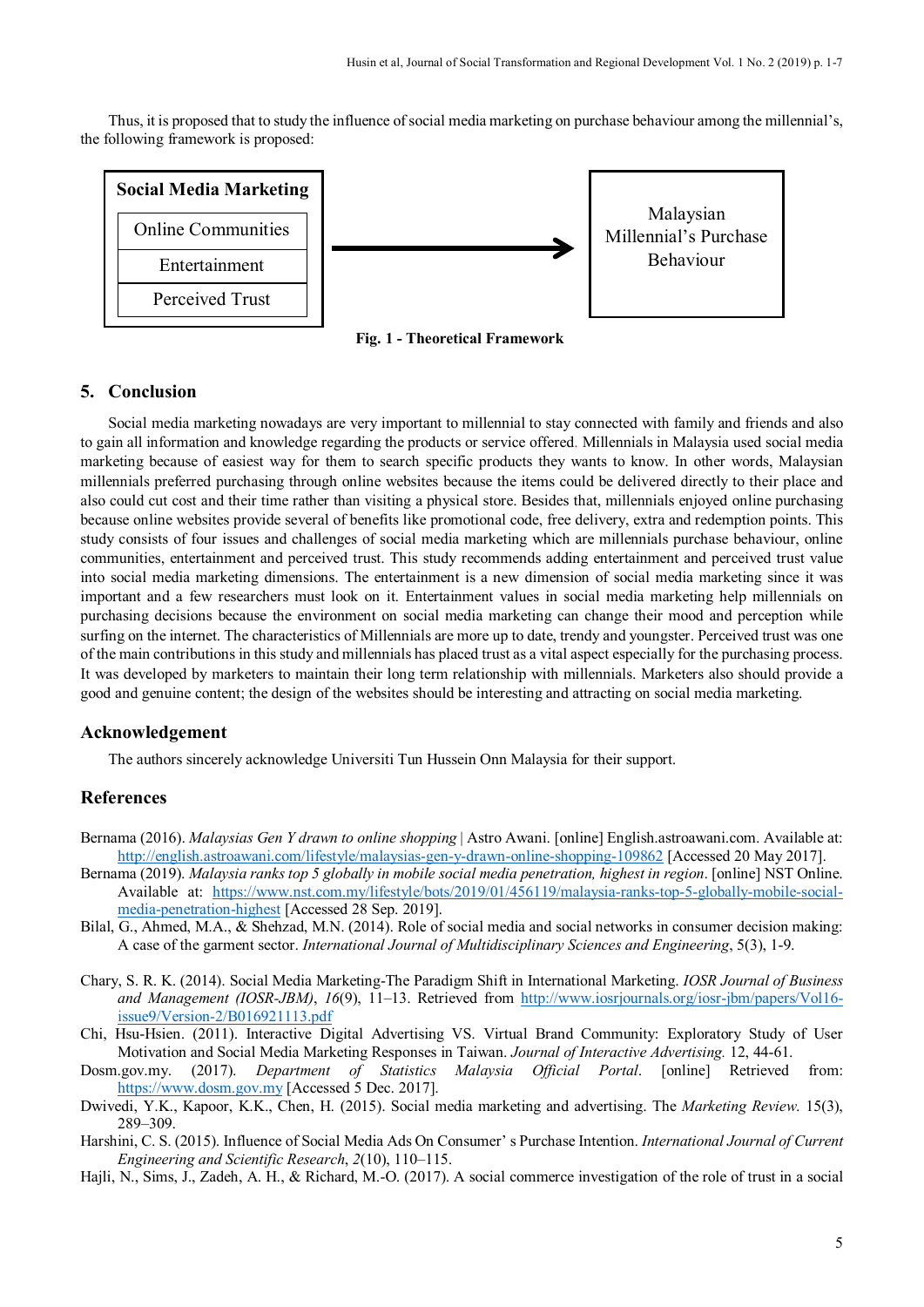networking site on purchase intentions. *Journal of Business Research*, *71*,133–141. <https://doi.org/10.1016/j.jbusres.2016.10.004>

- Hawkins, D. I., Mothersbaugh, D. L., & Mookerjee, A. (2010). *Consumer Behavior: Building Marketing Strategy (11th ed)*. New Delhi: Tata McGraw Hill.
- Hong, T., & Kim, E. (2012). Segmenting customers in online stores based on factors that affect the customer ' s intention to purchase. *Expert Systems With Applications*, 39(2), 2127–2131[. http://dx.doi.org/10.1016/j.eswa.2011.07.114](http://dx.doi.org/10.1016/j.eswa.2011.07.114)
- Jan, A. & Khan, M.Furqan.(2014)."Social Media Is Nothing but a Public Relation Tool." *The International Journal Of Business & Management* (ISSN 2321 – 8916), 2(12).
- Jarvenpaa, S. L., Tractinsky, N. (1999). Consumer trust in an internet store: a cross-cultural validation. *JCMC*, 5(2), 1-35.
- Karman, M. A. (2015). The Impact of Social Media Marketing on Brand Equity toward the Purchase Intention of Starbucks Indonesia. *IBuss Management*, *3*(2), 77–88.
- Katta, R. M. R., & Patro, C. S. (2016). Online Shopping Behavior. *International Journal of Sociotechnology and Knowledge Development*, *8*(4), 21–36.<https://doi.org/10.4018/IJSKD.2016100102>
- Khan, M. F., & Jan, A. (2015). Social Media and Social Media Marketing: A Literature Review. *IOSR Journal of Business and ManagementVer. I*, *17*(11), 2319–7668.<https://doi.org/10.9790/487X-171111215>
- Kim, A. J., & Ko, E. (2010). Impacts of Luxury Fashion Brand's Social Media Marketing on Customer Relationship and Purchase Intention. *Journal of Global Fashion Marketing*, *1*(3), 164–171. <https://doi.org/10.1080/20932685.2010.10593068>
- Kong, C. M. (2006). *Relationship Marketing in a Globalised World: Are you Ready?* Kuala Lumpur: Utusan Publication.
- Kujur, F., & Singh, S. (2016). Engaging customers through online participation in social networking sites. *Asia Pacific Management Review*, *22*(1), 16–24.<https://doi.org/10.1016/j.apmrv.2016.10.006>
- Kushairi, A. (2017). *Social media is here to stay. Kuala Lumpur*, Kuala Lumpur, Malaysia. Retrieved December 12, 2017, from<http://www.nst.com.my/news/2017/03/223205/social-media-here-stay>
- Lagrosen, S. O., & Grundén, K. (2014). Social media marketing in the wellness industry. *The TQM Journal*, *26*(3), 253– 260.<https://doi.org/10.1108/TQM-12-2013-0129>
- Mahadi, S. R. ., Jamaludin, N. ., Johari, R., & Fuad, I. N. F. . (2016). The Impact of Social Media among Undergraduate Students: Attitude. *Procedia - Social and Behavioral Sciences*, *219*, 472–479. <https://doi.org/10.1016/j.sbspro.2016.05.022>
- Malmivaara, T. (2011). *Motivations behind liking: Implications of Facebook Brand Community Behavior on Purchase Intentions*. Espoo: Aalto University, School of Economics.
- Maoyan, Zhujunxuan, & Sangyang. (2014). Consumer Purchase Intention Research Based on Social Media Marketing. *International Journal of Business and Social Science*, *5*(10), 92–97.
- Mcmc.gov.my. (2017). *Internet Users Survey 2017*. [online] Retrieved from: [https://www.mcmc.gov.my](https://www.mcmc.gov.my/) [Accessed 5 Dec. 2017].
- Mcmc.gov.my. (2018). *Internet Users Survey 2018*. [online] Available at: https://www.mcmc.gov.my/skmmgovmy/media/General/pdf/Internet-Users-Survey-2018.pdf [Accessed 1 Oct. 2019].
- Muda, M., Mohd, R., & Hassan, S. (2016). Online Purchase Behavior of Generation Y in Malaysia. *Procedia Economics and Finance*, *37*(July), 292–298. [https://doi.org/10.1016/S2212-5671\(16\)30127-7](https://doi.org/10.1016/S2212-5671(16)30127-7)
- Neti, S. (2011). Social Media and Its Role in Marketing. International Journal of Marketing. *Enterprise Computing and Business Systems*, 1-15.
- Newberry, C. R., Klemz, B. R., & Boshoff, C. (2003). Managerial implications of predicting purchase behavior from purchase intentions : a retail patronage case study. *Journal of Services Marketing*, *17*(6), 609–620. <https://doi.org/10.1108/08876040310495636>
- Nst Online. (2019). *Malaysia ranks top 5 globally in mobile social media penetration, highest in region*. [online] Available at: [https://www.nst.com.my/lifestyle/bots/2019/01/456119/malaysia-ranks-top-5-globally-mobile-social-media](https://www.nst.com.my/lifestyle/bots/2019/01/456119/malaysia-ranks-top-5-globally-mobile-social-media-penetration-highest)[penetration-highest](https://www.nst.com.my/lifestyle/bots/2019/01/456119/malaysia-ranks-top-5-globally-mobile-social-media-penetration-highest) [Accessed 28 Sep. 2019].
- Pitta, D. A., & Fowler, D. (2005). Online consumer communities and their value to new product developers. *Journal of Product & Brand Management*, 14(5), 283–291.<https://doi.org/10.1108/10610420510616313>
- Rahman, M.S.; Mannan, M. (2018). Consumer online purchase behavior of local fashion clothing brands: Information adoption, e-WOM, online brand familiarity and online brand experience. *J. Fash. Mark. Manag. Int. J*., 22, 404–419.
- Razak, N. S. A., Marimuthu, M., Omar, A., & Mamat, M. (2014). Trust and Repurchase Intention on Online Tourism Services among Malaysian Consumers. *Procedia - Social and Behavioral Sciences*, *130*, 577–582. <https://doi.org/10.1016/j.sbspro.2014.04.067>
- Roy, G.; Datta, B.; Mukherjee, S. (2018). Role of electronic word-of-mouth content and valence in influencing online purchase behavior. *Journal Marketing Communication.*
- Saleem, M. A., Zahra, S., & Yaseen, A. (2017). Impact of service quality and trust on repurchase intentions the case of Pakistan airline industry. *Asia Pacific Journal of Marketing and Logistics*, *29*(5), 1136–1159. <https://doi.org/10.1108/APJML-10-2016-0192>
- Shah Alam, S., Bakar, Z., Ismail, H., & Ahsan, N. (2008). Young consumers online shopping: an empirical study. *Journal*